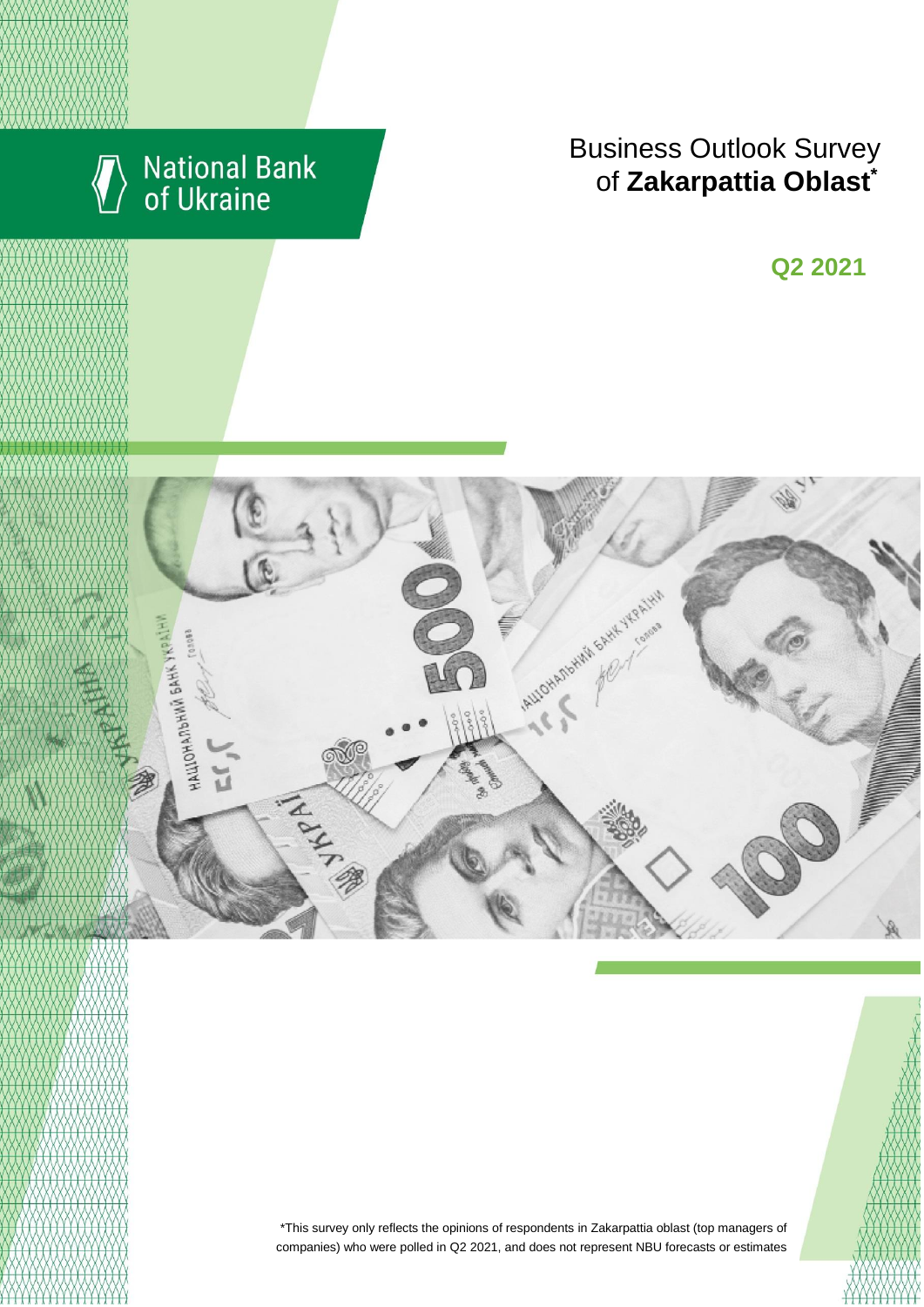**A survey of companies carried out in Zakarpattia oblast in Q2 2021 showed that respondents continued to expect an increase in the output of Ukrainian goods and services and they had positive expectations for the performance of their companies over the next 12 months.** Respondents also expected moderate inflation. Depreciation expectations improved.

**The top managers of companies said they expected that over the next 12 months:**

- **the output of Ukrainian goods and services would rise:** the balance of expectations was 36.4%, same as in Q1 2021 (the highest figure among the regions) (Figure 1), the figure across Ukraine being 15.9%
- **prices for consumer goods and services would rise:** 81.8% of the respondents said that growth in the prices of consumer goods and services would not exceed 7.5% (compared to 100.0% in the previous quarter and 54.2% across Ukraine). Respondents referred to production costs as **the main inflation driver** (Figure 2)
- **the domestic currency would depreciate more slowly:** 45.5% of respondents (compared to 54.5% in the previous quarter) expected the hryvnia to weaken against the US dollar, the figure across Ukraine being 63.6%
- **the financial and economic standings of their companies would improve:** the balance of expectations was 27.3% (compared with (-9.1%) in the previous quarter), the figure across Ukraine being 18.3% (see Table)
- **total sales would increase:** the balance of responses was 18.2%, compared with (-9.1%) in the previous quarter (see Table), including external sales: the balance of responses was 28.6% (0.0% in the previous quarter). Across Ukraine the balances of responses were 21.0% for each
- **investment in machinery, equipment, and tools would increase:** the balance of responses was 18.2%, compared with 9.1% in the previous quarter. **Investment in construction was expected to remain unchanged**: the balance of responses was 0.0% compared to (-18.2%) in Q1 2021. Across Ukraine, investment was expected to increase, the balances of responses were 16.9% and 6.4% respectively
- **staff numbers at their companies would decrease at a slower pace:** the balance of responses was (-18.2%) compared with (-36.4%) in Q1 2021 (Figure 4). Across Ukraine, staff numbers were expected to decrease slightly (-1.0%)
- **both purchase and selling prices would grow more slowly:** the balances of responses were 54.5% and 45.5% respectively compared with 90.9% and 63.6% in the previous quarter (Figure 6). Wage costs and high energy prices were cited as the main selling price drivers (Figure 7)
- **per-unit production costs would grow more slowly:** the balance of responses was 36.4% compared with 45.5% in the previous quarter. At the same time **wage costs per staff member would grow more quickly:** the balance of responses was 70.0% compared with 63.6% in Q1 2021 (Figures 4 and 6).

Companies continued to cite weak demand as **the main drag on their ability to boost production.** The impact of raw material and supplies prices was reported to have increased compared with the previous survey (Figure 5).

**Expectations of borrowing needs** in the near future have **decreased** (Figure 8). The companies that planned to take out bank loans opted only for domestic currency ones. Respondents referred to high loan rates and other funding sources as the main factors that deterred them from taking out loans (Figure 9).

**All of the respondents** said that they **had encountered no difficulties in effecting transactions with funds deposited in bank accounts** (97.5% across Ukraine).

**Assessments of financial and economic standings as of the time of the survey** (Figure 3)

- **Companies have assessed their current financial and economic standings as good** (for the first time since Q1 2020)**:** the balance of responses was 9.1% compared with (-18.2%) in the previous quarter and 6.0% across Ukraine.
- **Finished goods stocks had increased and were reported to be at a level higher than the normal one:** the balance of responses was 20.0% (compared with 0.0% in Q1 2021).
- **Companies had a sufficient amount of unutilized production capacity to meet any unexpected rise in demand:** the balance of responses was 18.2% (compared to 9.1% in the previous quarter).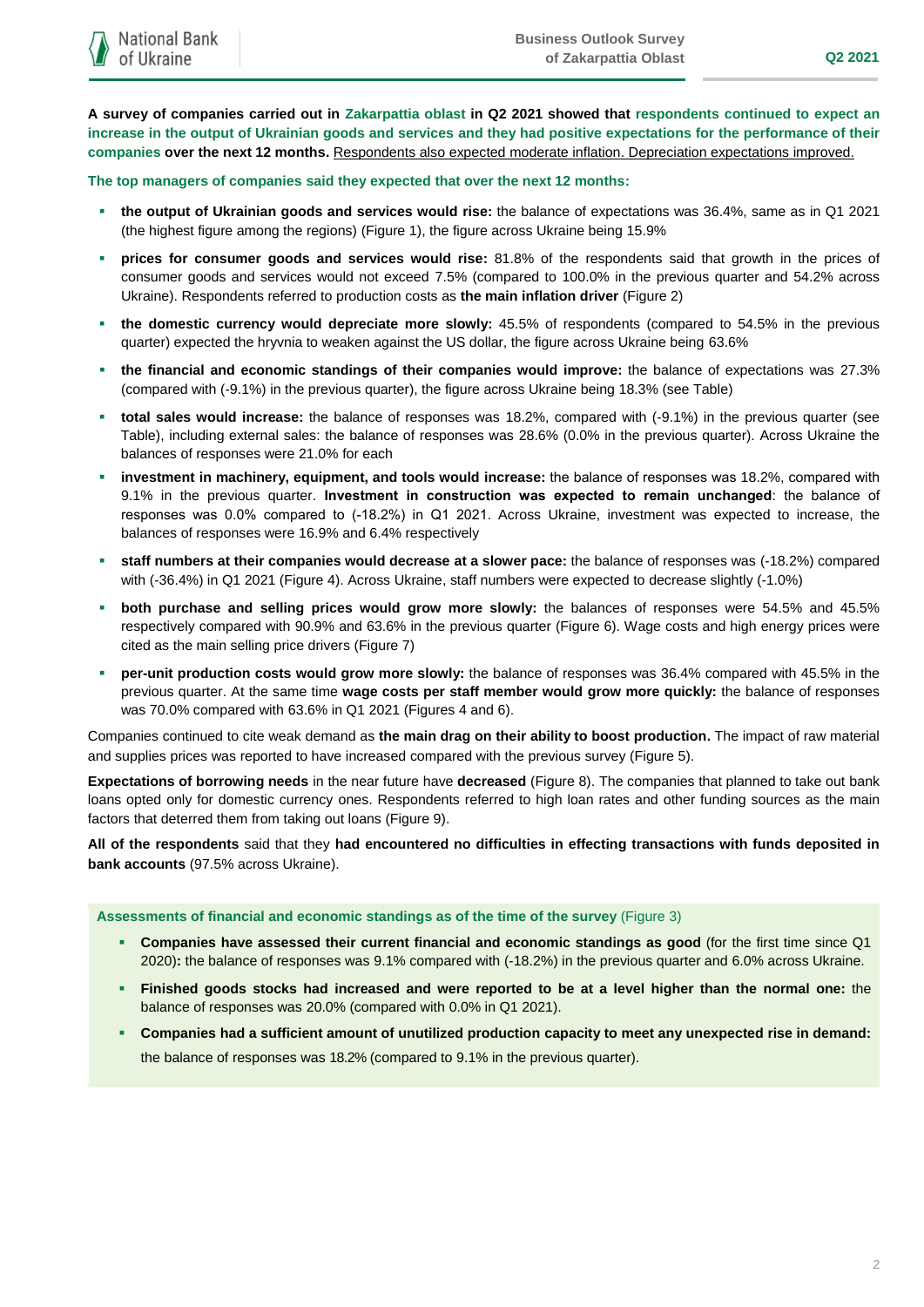## **Survey Details1,2**



- Period: 5 May through 24 May 2021.
- A total of 11 companies were polled.
- No economic activity was able to generate a representative sample.



## **Business Outlook Index for Next 12 Months in Terms of Oblasts 3 , %**

| <b>Expectations over next 12 months for</b>   | <b>Balances of responses, %</b> |         |         |         |                               |
|-----------------------------------------------|---------------------------------|---------|---------|---------|-------------------------------|
|                                               | Q <sub>2</sub> 20               | Q3 20   | Q4 20   | Q1 21   | Q <sub>2</sub> 2 <sub>2</sub> |
| Financial and economic standings              | 18.2                            | $-9.1$  | 0.0     | $-9.1$  | 27.3                          |
| <b>Total sales</b>                            | 18.2                            | 0.0     | $-20.0$ | $-9.1$  | 18.2                          |
| Investment in construction                    | $-30.0$                         | $-9.1$  | $-20.0$ | $-18.2$ | 0.0                           |
| Investment in machinery, equipment, and tools | $-9.1$                          | 9.1     | $-10.0$ | 9.1     | 18.2                          |
| Staff numbers                                 | 0.0                             | $-18.2$ | $-30.0$ | $-36.4$ | $-18.2$                       |

## **Table. The Business Outlook Index of Companies in Zakarpattia Oblast and Its Components**

1

<sup>\*</sup>a quartile is the value of the BOI where an ordered sample is divided into four equal-sized subgroups \*\*a median is the value of the BOI in the middle of an ordered sampled where the sample is divided into two equal-sized subgroups

<sup>1</sup> This sample was generated in proportion to the contribution of each oblast and each economic activity to Ukraine's gross value added.

<sup>2</sup> Data for totals and components may be subject to rounding effects.

<sup>&</sup>lt;sup>3</sup> The business outlook index (BOI) is an aggregate indicator for expected business performance over the next 12 months. It is calculated using the balances of respondents' responses regarding changes in the financial and economic standings of their companies and future economic activity.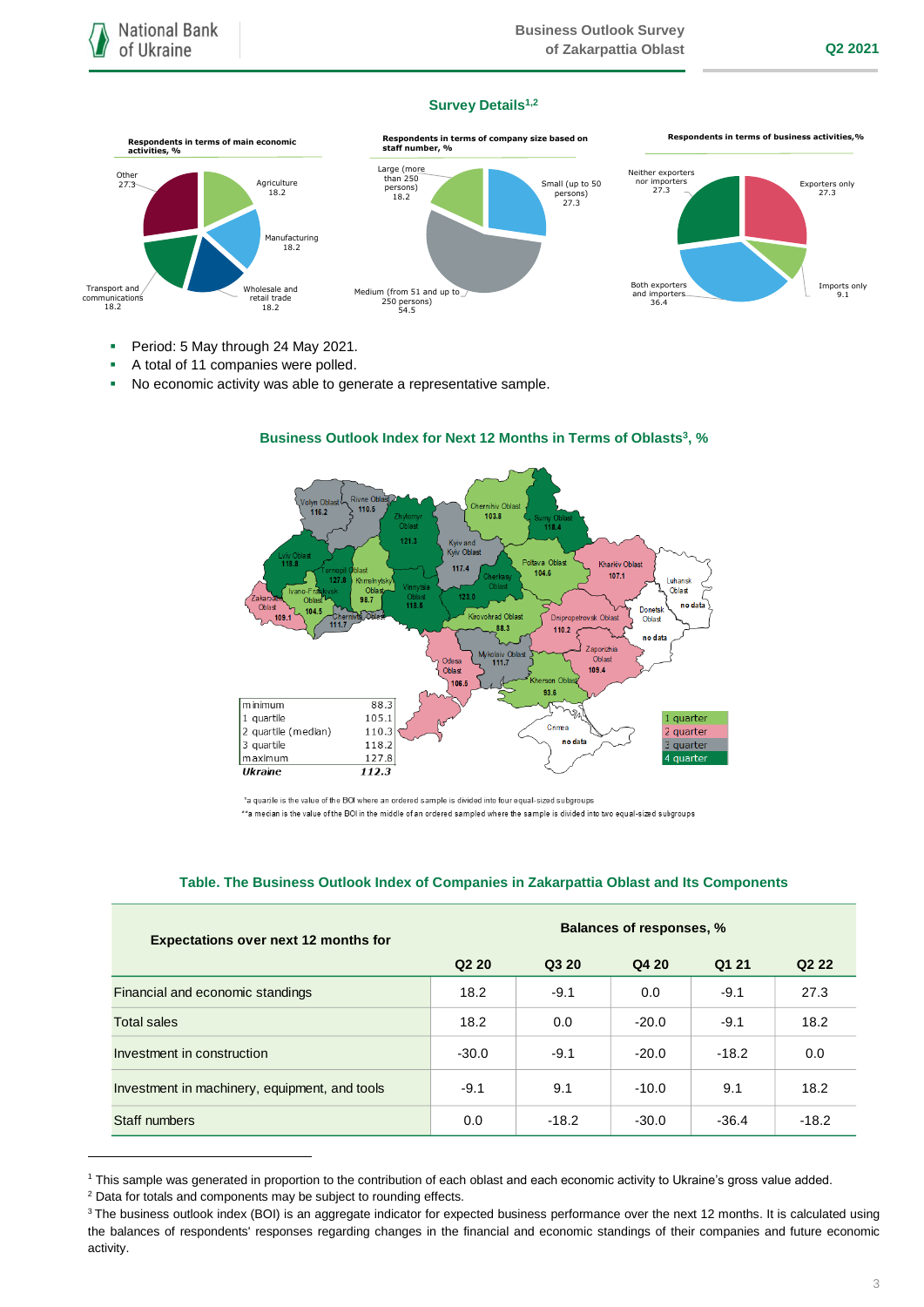## Figure 1 Figure 2





Figure 3 **Figure 4** 

**Companies' economic activity as of the time of the survey, balance of responses**





**Staff level and wage cost expectations for next 12 months, balance of responses**



## Figure 5 **Figure 6**



**Expectations of producer prices for next 12 months, balance of responses**